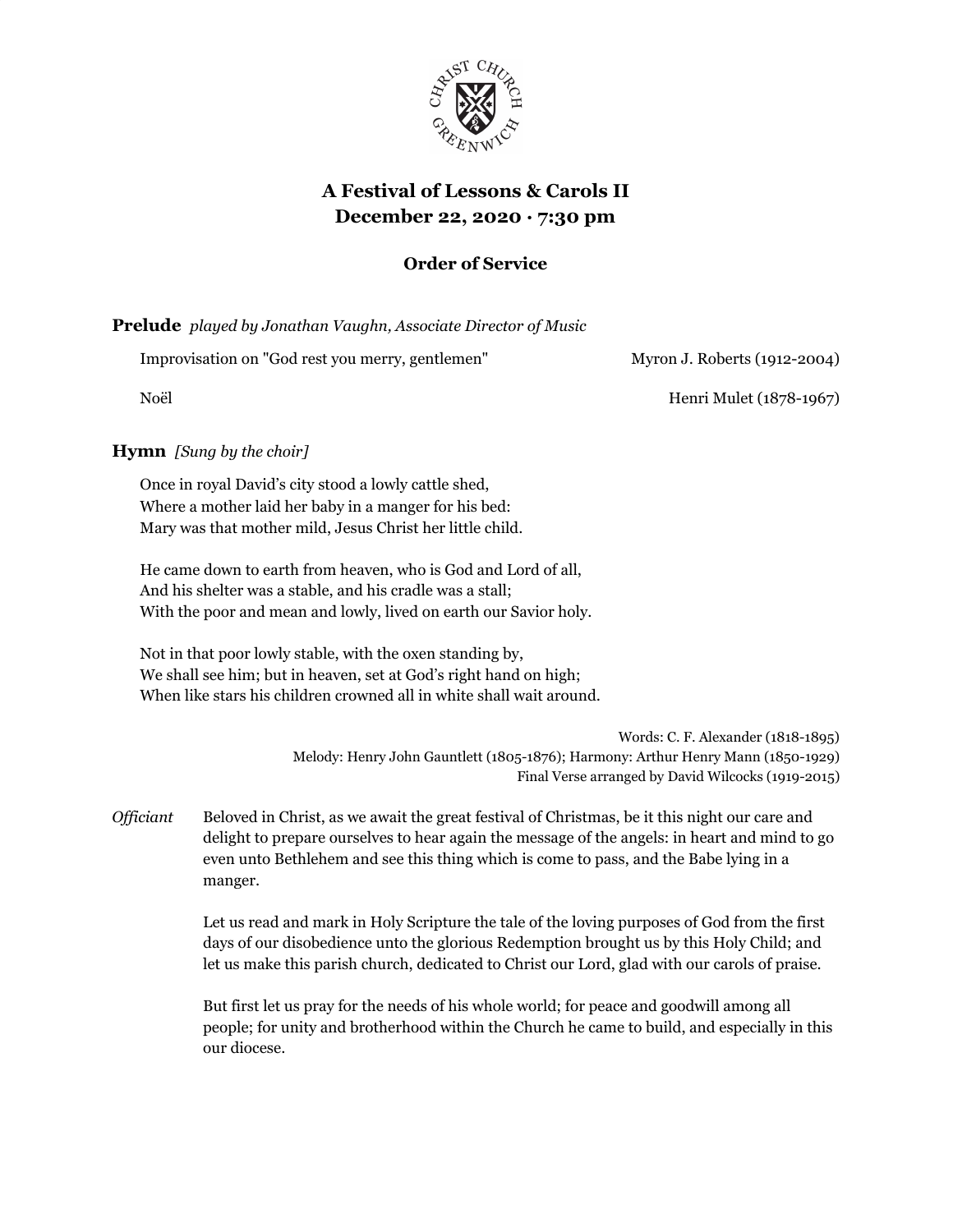

And because this would rejoice his heart, let us at this time remember in his name the poor and the helpless, the cold, the hungry and the oppressed; the sick and them that mourn; the lonely and the unloved; the aged and the little children; all who know not the Lord Jesus, or who love him not, or who by sin have grieved his heart of love.

Lastly let us remember before God all those who rejoice with us, but upon another shore and in a greater light, that multitude which no man can number, whose hope was in the Word made flesh, and with whom, in the Lord Jesus, we are one for evermore.

These prayers and praises let us humbly offer up to the throne of heaven, in the words which Christ himself hath taught us:

*All* **Our Father, who art in heaven, hallowed be thy Name, thy kingdom come, thy will be done, on earth as it is in heaven. Give us this day our daily bread. And forgive us our trespasses, as we forgive those who trespass against us. And lead us not into temptation, but deliver us from evil. For thine is the kingdom, and the power, and the glory, for ever and ever. Amen.**

#### **First Lesson** *[Read by Lilly Mitchell, Chorister]* Genesis 3

God announces in the Garden of Eden that the seed of woman shall bruise the serpent's head.

And they heard the voice of the Lord God walking in the garden in the cool of the day: and Adam and his wife hid themselves from the presence of the Lord God amongst the trees of the garden. And the Lord God called unto Adam, and said unto him, Where art thou? And he said, I heard thy voice in the garden, and I was afraid, because I was naked; and I hid myself. And he said, Who told thee that thou wast naked? Hast thou eaten of the tree, whereof I commanded thee that thou shouldest not eat? And the man said, The woman whom thou gavest to be with me, she gave me of the tree, and I did eat. And the Lord God said unto the woman, What is this that thou hast done? And the woman said, The serpent beguiled me, and I did eat. And the Lord God said unto the serpent, Because thou hast done this, thou art cursed above all cattle, and above every beast of the field; upon thy belly shalt thou go, and dust shalt thou eat all the days of thy life: and I will put enmity between thee and the woman, and between thy seed and her seed; it shall bruise thy head, and thou shalt bruise his heel.

Thanks be to God.

#### **Carol** *[Sung by the choir]*

Adam lay ybounden, bounden in a bond; Four thousand winter thought he not too long.

And all was for an apple, an apple that he took,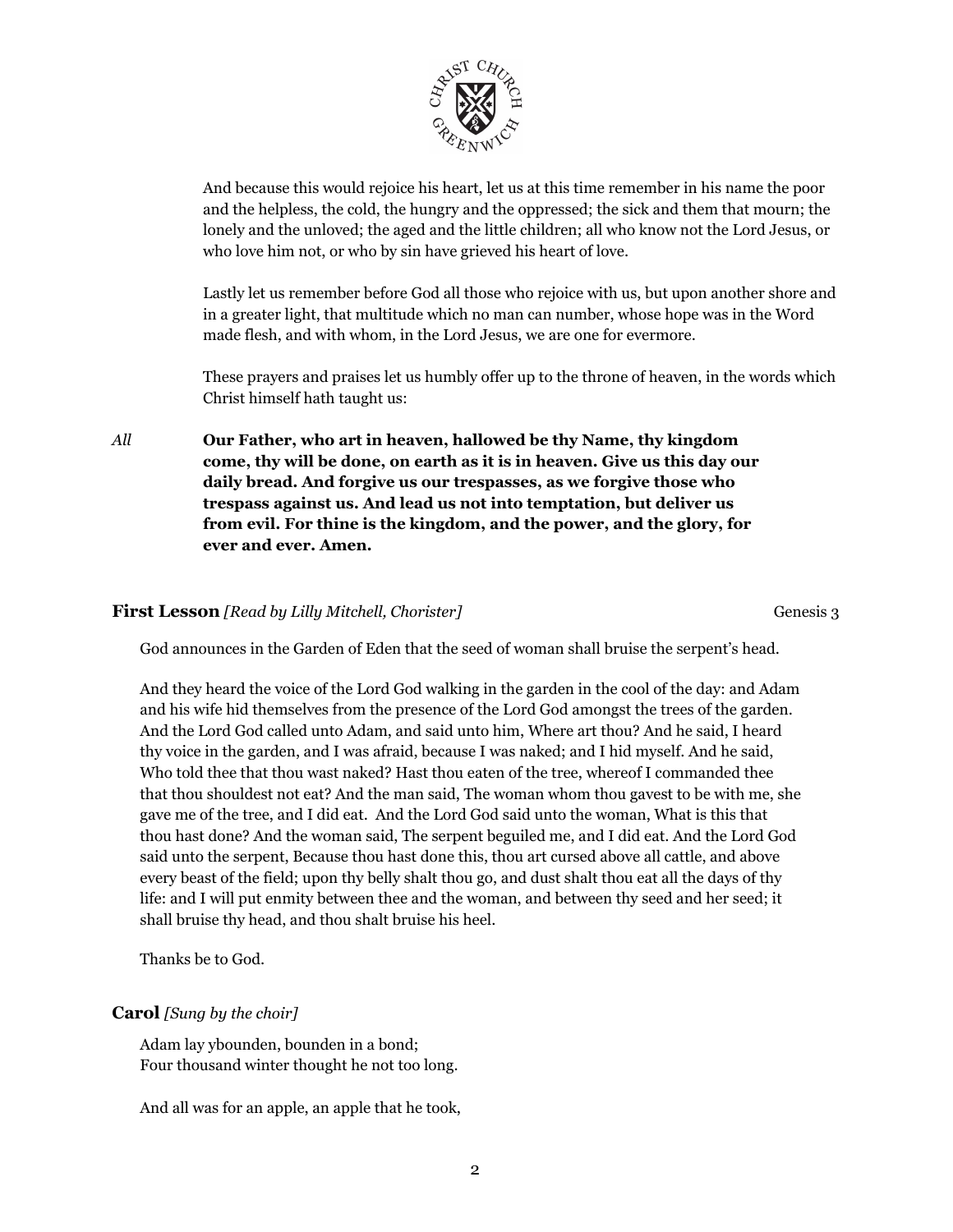

As clerkes finden written in their book.

Ne had the apple taken been, the apple taken been, Ne had never our lady abeen heavené Queen.

Blessed be the time that apple taken was: Therefore we moun singen *Deo Gratias!*

> Words: 15th Century. Music: Boris Ord (1897-1961), arranged by Barry Rose (b. 1934)

#### **Second Lesson** *[Read by Randy Schwimmer, Chorister Parent and Former Senior Warden]* Isaiah 9

Christ's birth and kingdom are foretold by Isaiah

The people that walked in darkness have seen a great light: they that dwell in the land of the shadow of death, upon them hath the light shined. For unto us a child is born, unto us a son is given: and the government shall be upon his shoulder: and his name shall be called Wonderful, Counselor, The mighty God, The everlasting Father, The Prince of Peace. Of the increase of his government and peace there shall be no end, upon the throne of David, and upon his kingdom, to order it, and to establish it with judgment and with justice from henceforth even for ever. The zeal of the Lord of hosts will perform this.

Thanks be to God.

## **Hymn** *[Sung by the choir]*

God Rest you merry, gentlemen, Let nothing you dismay, For Jesus Christ our Savior Was born upon this day, To save us all from Satan's power When we were gone astray: *O tidings of comfort and joy.*

From God our heavenly Father A blessèd angel came, And unto certain shepherds Brought tidings of the same, How that in Bethlehem was born: The Son of God by name: *O tidings of comfort and joy.*

Words & Music: English Traditional Carol, arranged by David Willcocks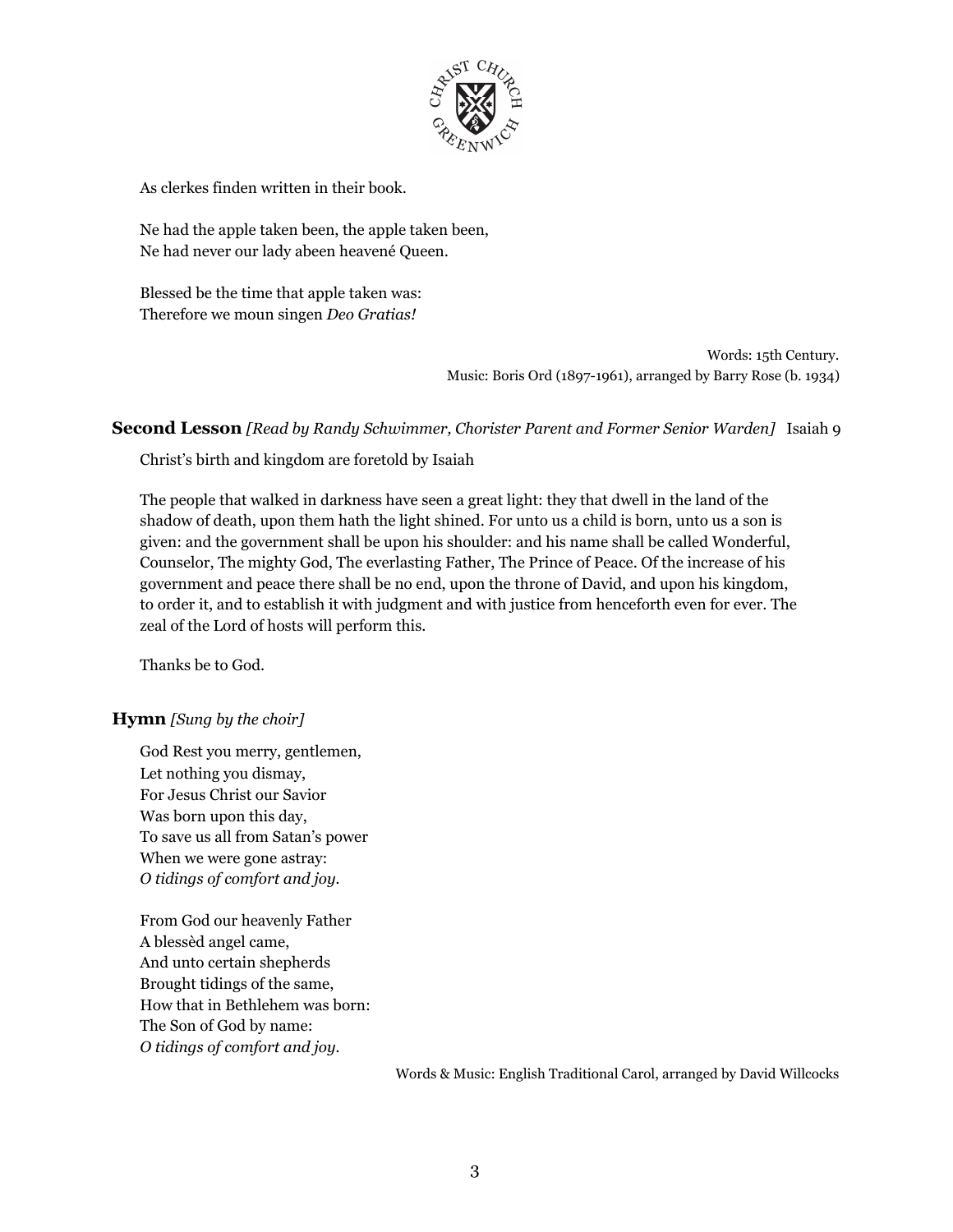

## **Third Lesson** *[Read by Sarah Harris, Director of the St Nicholas Choir]* Luke 1

The angel Gabriel salutes the Blessed Virgin Mary

And in the sixth month the angel Gabriel was sent from God unto a city of Galilee, named Nazareth, to a virgin espoused to a man whose name was Joseph, of the house of David; and the virgin's name was Mary. And the angel came in unto her, and said, Hail, thou that art highly favored, the Lord is with thee: blessed art thou among women. And when she saw him, she was troubled at his saying, and cast in her mind what manner of salutation this should be. And the angel said unto her, Fear not, Mary: for thou hast found favor with God. And, behold, thou shalt conceive in thy womb, and bring forth a son, and shalt call his name Jesus. He shall be great, and shall be called the Son of the Highest: and the Lord God shall give unto him the throne of his father David: and he shall reign over the house of Jacob for ever; and of his kingdom there shall be no end. Then said Mary unto the angel, How shall this be, seeing I know not a man? And the angel answered and said unto her, The Holy Ghost shall come upon thee, and the power of the Highest shall overshadow thee: therefore also that holy thing which shall be born of thee shall be called the Son of God. And Mary said, Behold the handmaid of the Lord; be it unto me according to thy word. And the angel departed from her.

Thanks be to God.

#### **Anthem** *[Sung by the choir]*

I sing of maiden that is makeless King of all kings to her son she ches. He came all so still where His mother was, As dew in April that falleth on the grass. He came all so still to His mother's bower, As dew in April that falleth on the flower. He came all so still where His mother lay, As dew in April that falleth on the spray. Mother and maiden was never none but she: Well may such a lady God's mother be.

> Words: Fifteenth Century English Music: Patrick Hadley (1899-1973)

#### **Fourth Lesson** *[Read by Bob Giolitto, Manager of Dogwood Books and Gifts]* Matthew 1

St Matthew tells of the birth of Jesus

Now the birth of Jesus Christ was on this wise: When as his mother Mary was espoused to Joseph, before they came together, she was found with child of the Holy Ghost. Then Joseph her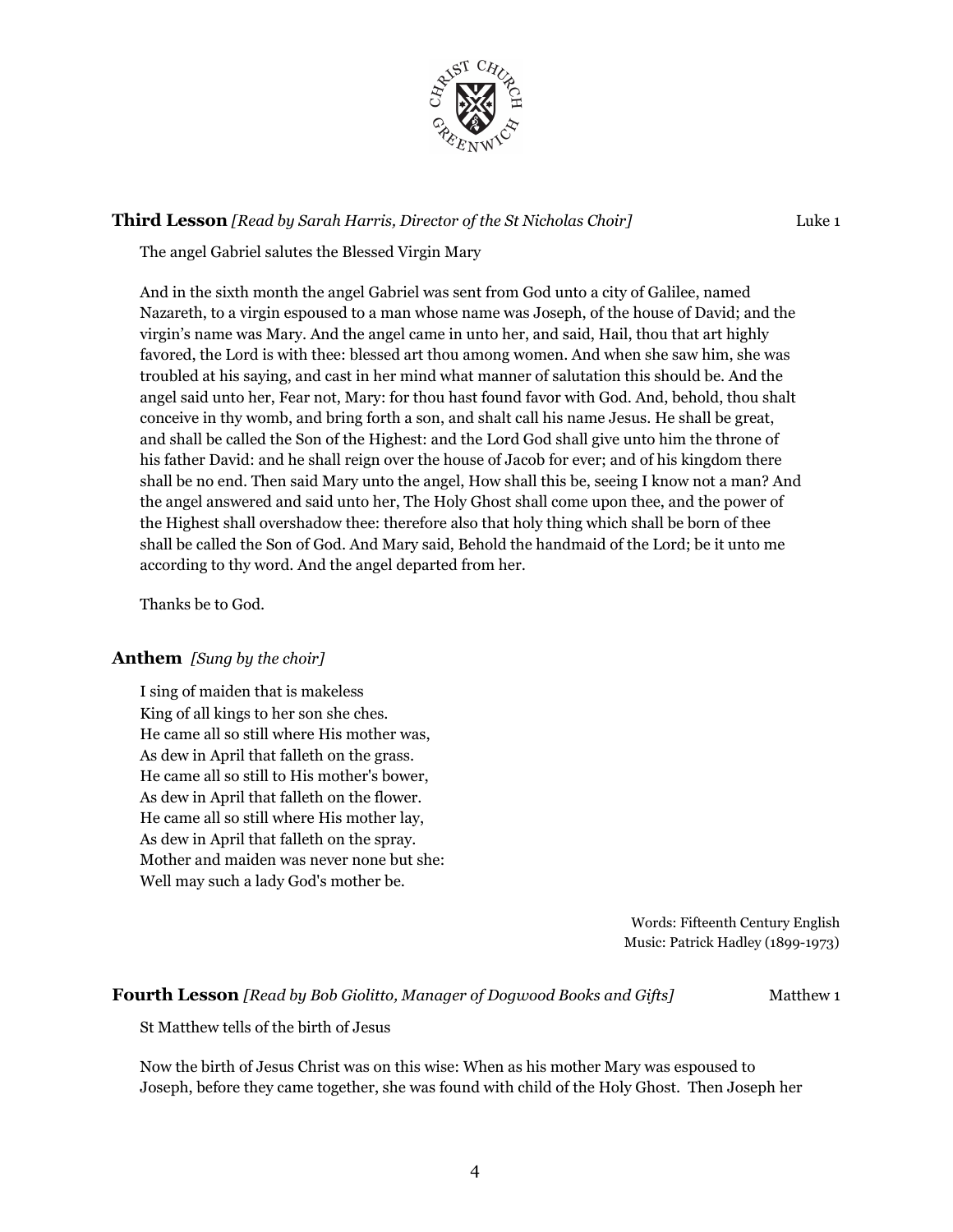

husband, being a just man, and not willing to make her a publick example, was minded to put her away privily. But while he thought on these things, behold, the angel of the Lordappeared unto him in a dream, saying, Joseph, thou son of David, fear not to take unto thee Mary thy wife: for that which is conceived in her is of the Holy Ghost. And she shall bring forth a son, and thou shalt call his name JESUS: for he shall save his people from their sins. Now all this was done, that it might be fulfilled which was spoken of the Lord by the prophet, saying, Behold, a virgin shall be with child, and shall bring forth a son, and they shall call his name Emmanuel, which being interpreted is, God with us.

Thanks be to God.

#### **Carol** *[Sung by the choir]*

Hark! the herald angels sing Glory to the newborn King; Peace on earth and mercy mild, God and sinners reconciled: Joyful all ye nations rise, Join the triumph of the skies, With the angelic host proclaim, Christ is born in Bethlehem. *Hark! the herald angels sing Glory to the newborn King.*

Hail the heaven born Prince of Peace! Hail the Sun of Righteousness! Light and life to all he brings, Risen with healing in his wings; Mild he lays his glory by, Born that man no more may die, Born to raise the sons of earth, Born to give them second birth. *Hark! the herald angels sing Glory to the newborn King.*

> Words: Charles Wesley (1707-1788) and others Music: Felix Mendelssohn-Bartholdy (1809-1847) Final Verse arranged by David Willcocks

#### **Fifth Lesson** *[Read by Lynne Smith, former member of Vestry]* Luke 2

The Shepherds go to the manger

AND there were in the same country shepherds abiding in the field, keeping watch over their flock by night. And, lo, the angel of the Lord came upon them, and the glory of the Lord shone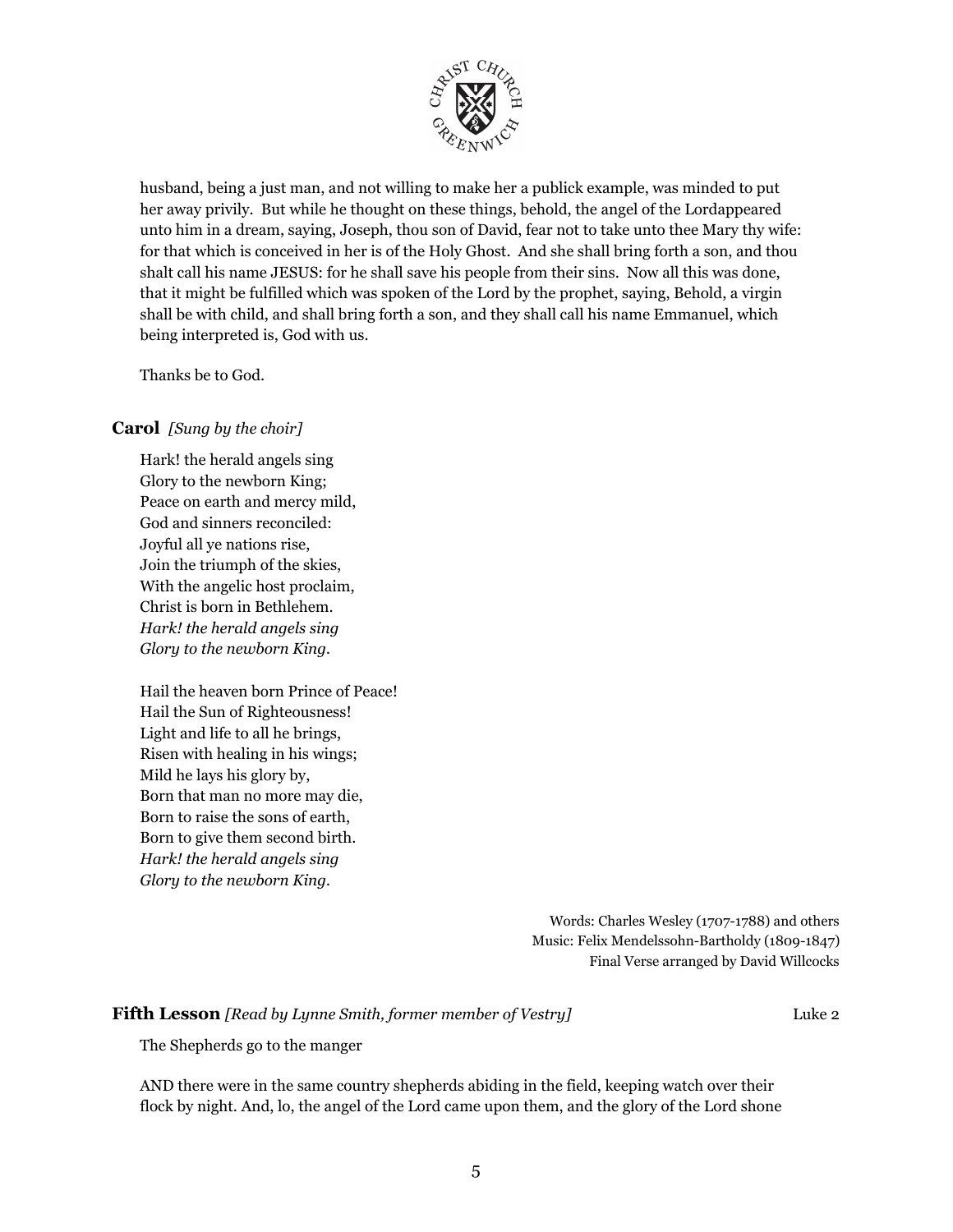

round about them: and they were sore afraid. And the angel said unto them, Fear not: for, behold, I bring you good tidings of great joy, which shall be to all people. For unto you is born this day in the city of David a Savior, which is Christ the Lord. And this shall be a sign unto you; Ye shall find the babe wrapped in swaddling clothes, lying in a manger. And suddenly there was with the angel a multitude of the heavenly host praising God, and saying, Glory to God in the highest, and on earth peace, good will toward men. And it came to pass, as the angels were gone away from them into heaven, the shepherds said one to another, Let us now go even unto Bethlehem, and see this thing which is come to pass, which the Lord hath made known unto us. And they came with haste, and found Mary, and Joseph, and the babe lying in a manger.

Thanks be to God.

#### **Hymn** *[Sung by the choir]*

While Shepherds watched their flocks by night, all seated on the ground, The angel of the Lord came down, and glory shone around.

'Fear not,' said he (for mighty dread had seized their troubled mind); 'Glad tidings of great joy I bring to you and all mankind.'

'To you in David's town this day is born of David's line A Savior, who is Christ the Lord, and this shall be the sign:'

The heavenly Babe you there shall find to human view displayed, All meanly wrapped in swathing bands, and in a manger laid.'

Thus spake the Seraph; and forthwith appeared a shining throng Of angels praising God, who thus addressed their joyful song:

'All glory be to God on high, and to the earth be peace; Goodwill henceforth from heaven to men begin and never cease.'

Words: Nahum Tate (1652-1715)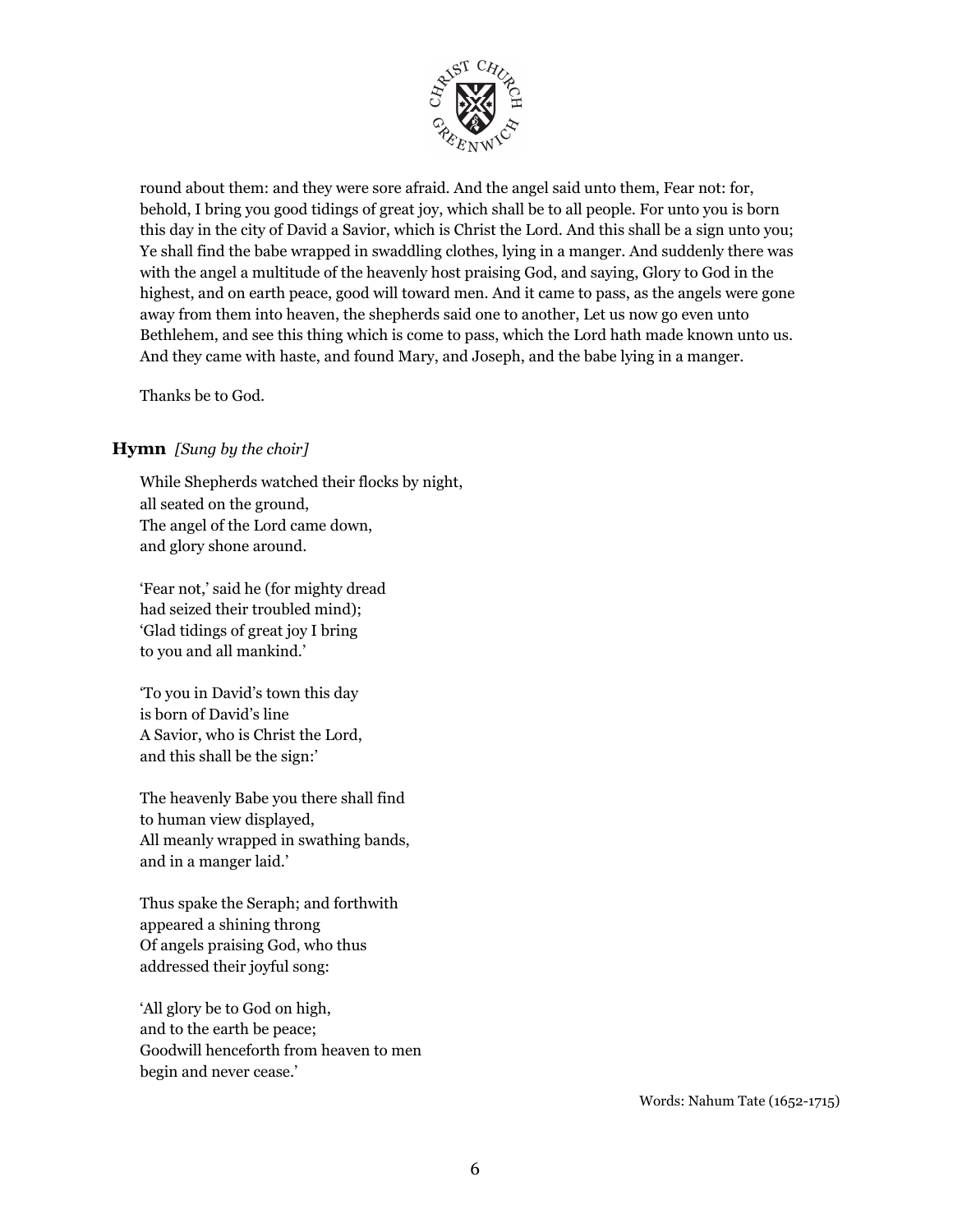

Melody: Este's Psalter, 1592; Arranged by David Willcocks

**Sixth Lesson** *[Read by the Rev. Dr. Cheryl McFadden, Senior Associate Rector]* Matthew 2

The wise men are led by the star to Jesus

Now when Jesus was born in Bethlehem of Judaea in the days of Herod the king, behold, there came wise men from the east to Jerusalem, saying, Where is he that is born King of the Jews? for we have seen his star in the east, and are come to worship him. When Herod the king had heard these things, he was troubled, and all Jerusalem with him. And when he had gathered all the chief priests and scribes of the people together, he demanded of them where Christ should be born.

And they said unto him, In Bethlehem of Judaea: for thus it is written by the prophet, And thou Bethlehem, in the land of Judah, art not the least among the princes of Judah: for out of thee shall come a Governor, that shall rule my people Israel. Then Herod, when he had privily called the wise men, inquired of them diligently what time the star appeared. And he sent them to Bethlehem, and said, Go and search diligently for the young child; and when ye have found him, bring me word again, that I may come and worship him also. When they had heard the king, they departed; and lo, the star, which they saw in the east, went before them, till it came and stood over where the young child was. When they saw the star, they rejoiced with exceeding great joy. And when they were come into the house, they saw the young child with Mary his mother, and fell down, and worshipped him: and when they had opened their treasures, they presented unto him gifts, gold, and frankincense, and myrrh.

Thanks be to God.

#### **Carol** *[Sung by the choir]*

Torches, torches, run with torches All the way to Bethlehem! Christ is born and now lies sleeping; Come and sing your song to Him!

Ah, Roro, Roro, my baby, Ah, Roro, my love, Roro; Sleep you well, my heart's own darling, While we sing you our Roro.

Sing, my friends, and make you merry, Joy and mirth and joy again; Lo, He lives, the King of heaven, Now and evermore. Amen.

Words: John Brande Trend (1887-1958)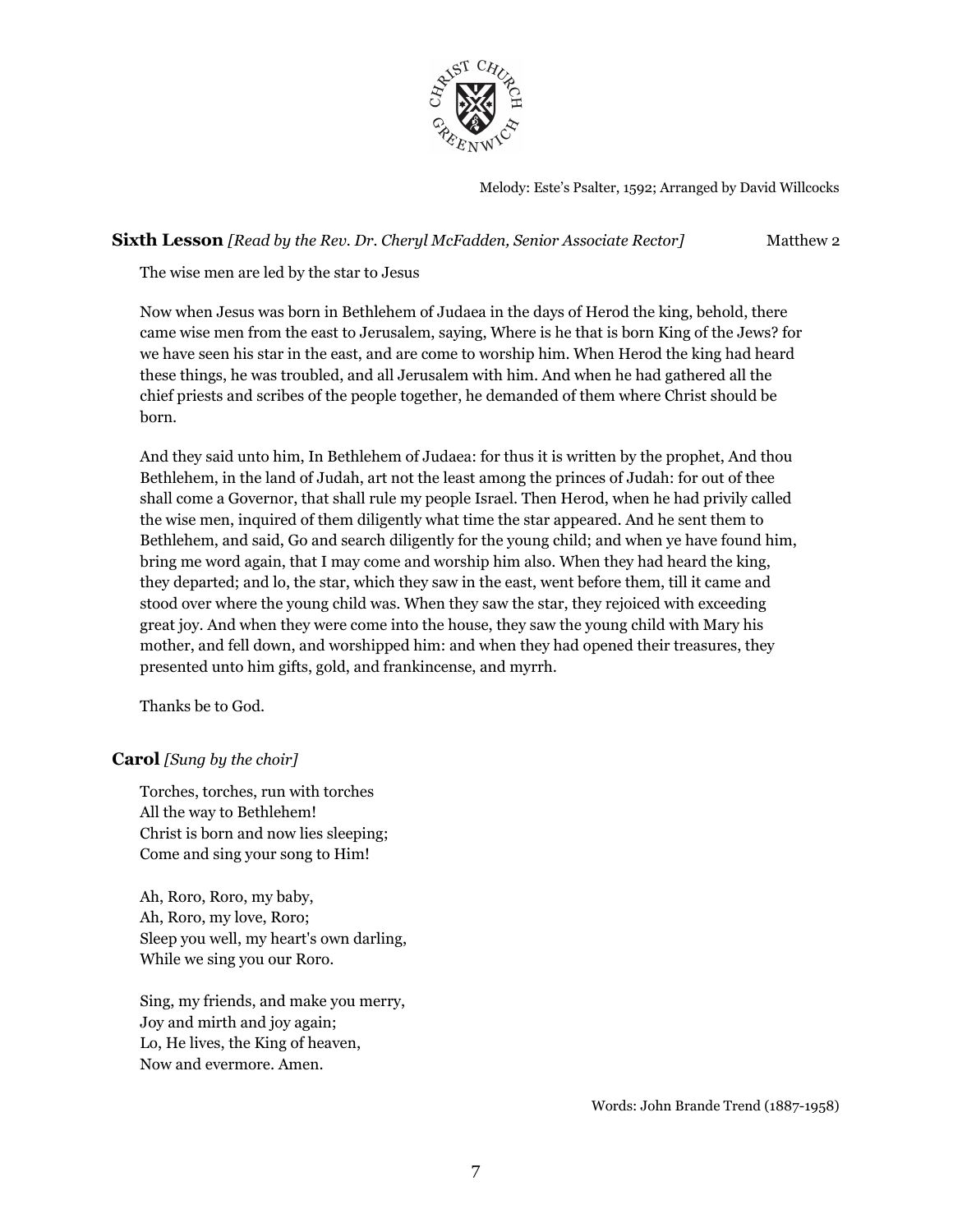

Music: John Joubert (1927-2019)

#### **Seventh Lesson** *[Read by the Rev. Marek Zabriskie, Rector]* John 1

St John unfolds the great mystery of the Incarnation

IN the beginning was the Word, and the Word was with God, and the Word was God. The same was in the beginning with God. All things were made by him; and without him was not any thing made that was made. In him was life; and the life was the light of men. And the light shineth in darkness; and the darkness comprehended it not. There was a man sent from God, whose name was John. The same came for a witness, to bear witness of the light, that all men through him might believe. He was not that light, but was sent to bear witness of that light. That was the true light, which lighteth every man that cometh into the world. He was in the world, and the world was made by him, and the world knew him not. He came unto his own, and his own received him not. But as many as received him, to them gave he power to become the sons of God, even to them that believe on his name: who were born, not of blood, nor of the will of the flesh, nor of the will of man, but of God. And the Word was made flesh, and dwelt among us, and we beheld his glory, the glory as of the only-begotten of the Father, full of grace and truth.

Thanks be to God.

## **Greeting & Notices**

ANNOUNCEMENTS: Sign up for Email and stay connected with all that we have to offer: [christchurchgreenwich.org/e-news](https://christchurchgreenwich.org/e-news/)

To support the ministry and witness of Christ Church, visit [bit.ly/givetochristchurch.](http://bit.ly/givetochristchurch)

*Let us with gladness present the alms and oblations of our life and labor to the Lord.*

## **Collect**

| Officiant | The Lord be with you. |
|-----------|-----------------------|
| People    | And with thy spirit.  |
| Priest    | Let us pray.          |

O God, who makest us glad with the yearly remembrance of the birth of thy only son, Jesus Christ: Grant that as we joyfully receive him for our redeemer, so we may with sure confidence behold him, when he shall come to be our judge; who liveth and reigneth with thee and the Holy Ghost, one God, world without end. **Amen**.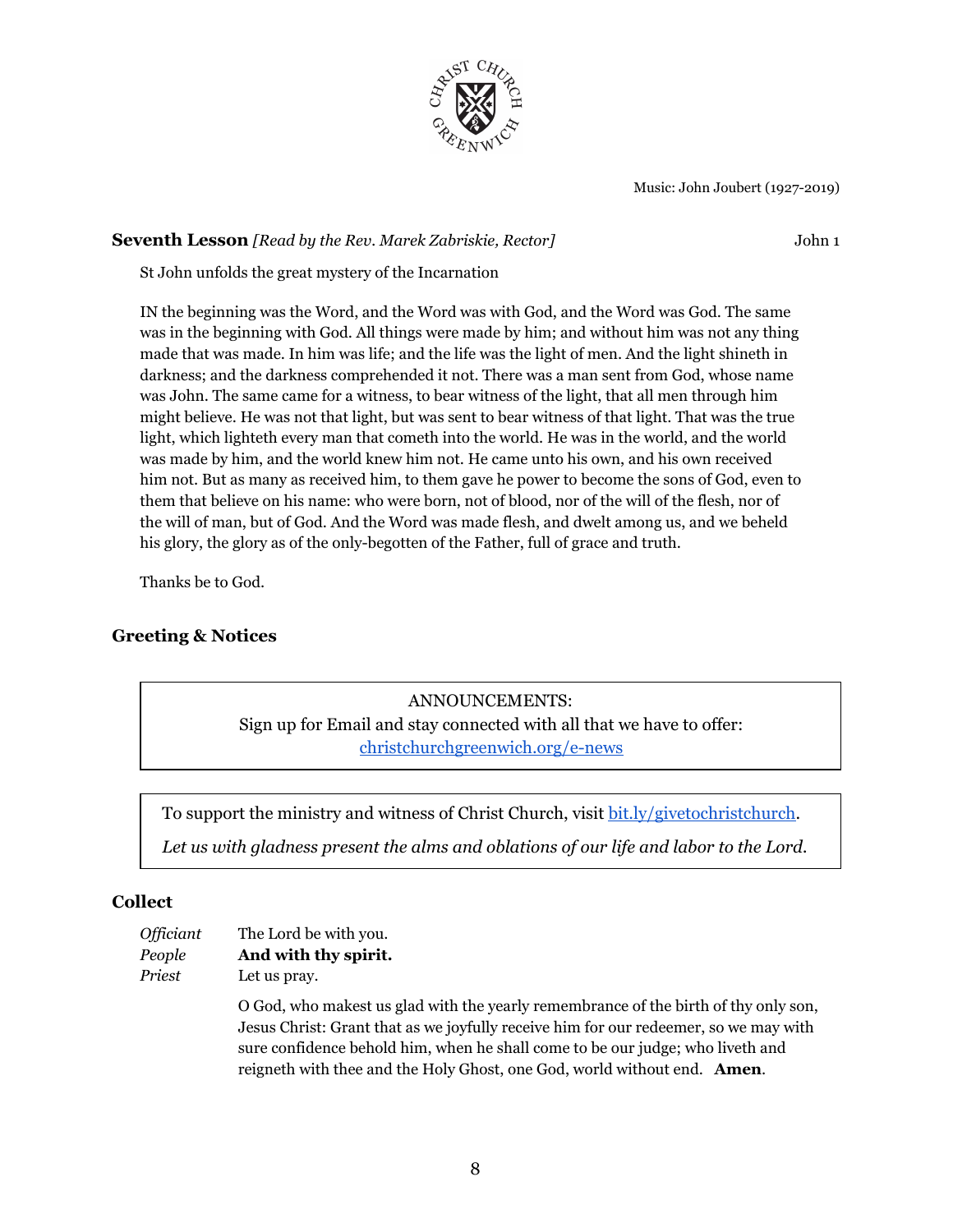

#### **Hymn** *[Sung by the choir]*

O Come, all ye faithful, Joyful and triumphant, O come ye, O come ye to Bethlehem; Born the King of Angels: *O come, let us adore him, Christ the Lord.*

God of God, Light of Light, Lo! he abhors not the Virgin's womb; Very God, Begotten, not created. *O come, let us adore him, Christ the Lord.*

Sing, choirs of angels, Sing in exultation, Sing, all ye citizens of heaven above; 'Glory to God In the highest'. *O come, let us adore him, Christ the Lord.*

> Words: 18th Century Latin; Translated by F. Oakeley and others Tune: *Adeste Fideles*; Harmony: The English Hymnal Arranged by David Willcocks

## **Blessing** [said by Officiant]

May Christ, who by his Incarnation gathered into one things earthly and heavenly, grant you the fullness of inward peace and goodwill, and make you partakers of the divine nature; and the blessing of God Almighty, the Father, the Son and the Holy Spirit, be upon you and remain with you always. **Amen**.

## **Voluntary**

Grand Choeur Dialogué **Eugène Gigout (1844-1925)**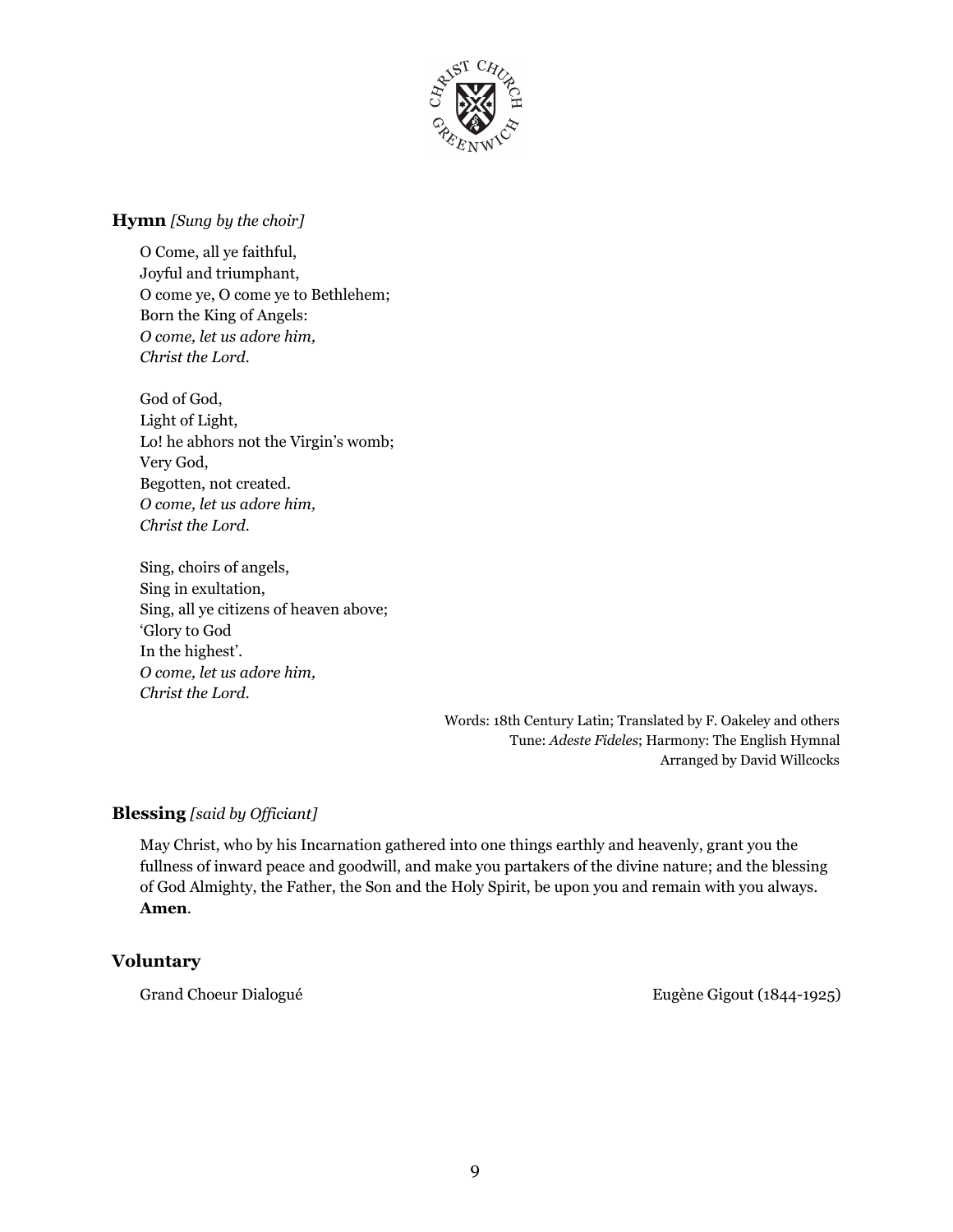

*When exiting the sanctuary, please use the transept (side) doors and shown in the map below:*



EAST PUTNAM AVENUE

If you have been moved by the witness of Christ Church and would like to know more about joining this parish, please visit [christchurchgreenwich.org/membership/.](https://christchurchgreenwich.org/membership/)

## **Serving Today**

| <i><b>Officiant</b></i>                     | The Rev. Marek Zabriskie   |
|---------------------------------------------|----------------------------|
| Choir                                       | St. Cecilia Choir of Girls |
| Director of Music                           | Jamie Hitel                |
| Associate Director of Music Jonathan Vaughn |                            |
| Altar Guild                                 | Pam Kelly                  |
| <b>Head Usher</b>                           | David Michonski            |
| <i>Ushers</i>                               | Linda Michonski            |
|                                             | <b>Susan Ness</b>          |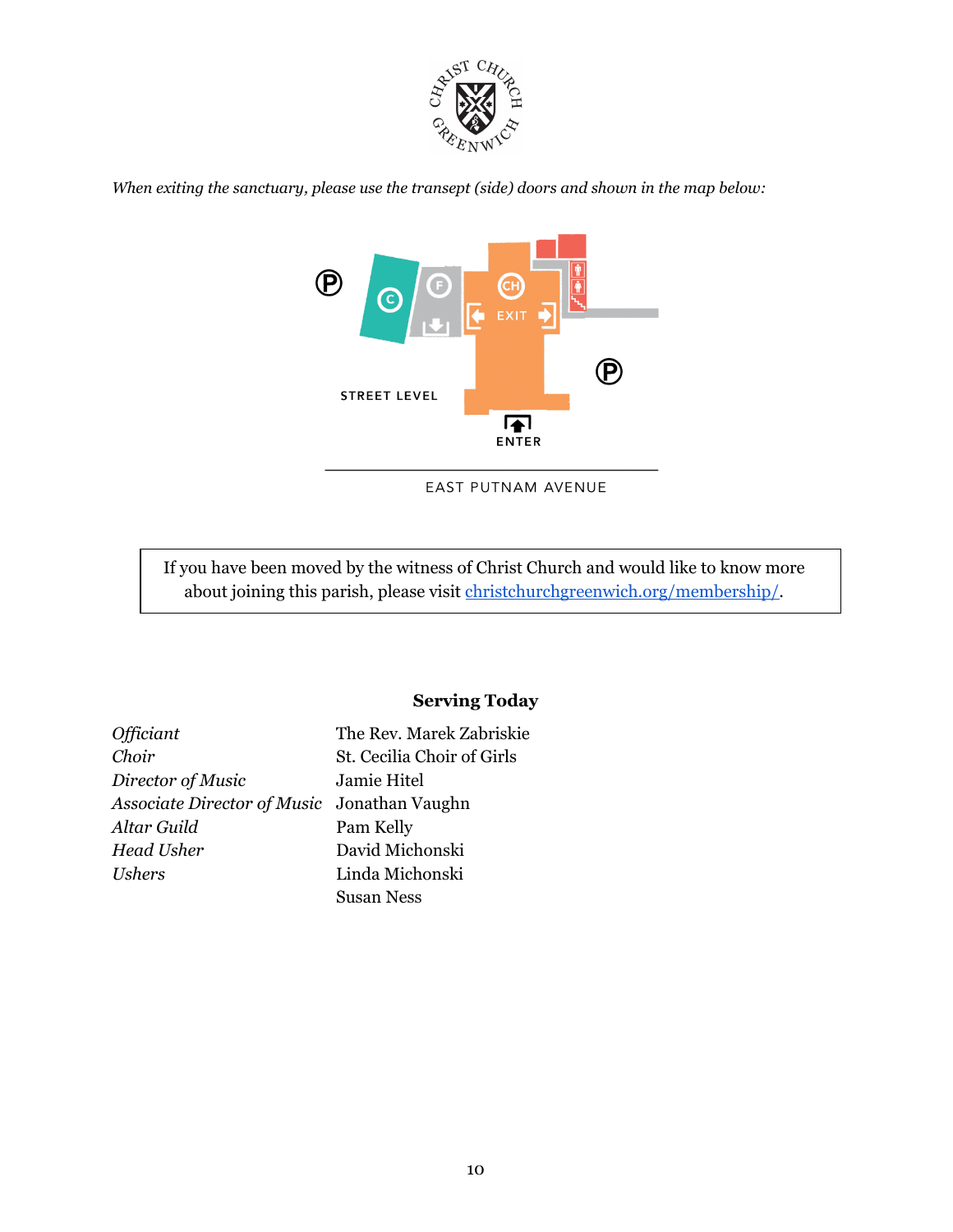

## **The Christmas decorations are given to the glory of God…**

*by Dr. & Mrs. Darrick E. Antell, in loving memory of Dr. & Mrs. E. James Antell and Dr. Stanley Sobottka;*

*by Peter, Beth, Emma, and Steele Barhydt, in loving memory of Robert & Muriel and Ceia Webb, Judge Robert & Grace Williamson, and Dirck Barhydt;*

*In loving memory of Anne Savage Barnum, by her family;*

*by Lucy & John Barrett, in loving memory of the families of Frances & Otey McClellan and Nancy & C. Redington Barrett;*

*by Jytte B. Maydole, in loving memory of her sons, Robert Beauregard and John Beauregard;*

*by Gail Stoddart, in loving memory of her mother, Nan C. Birdsey;*

*in loving memory of John Broderick, by his wife, Judy Broderick;*

*in loving memory of Vernon Howland Brown, veteran of WWII, 14th Armored Division, by Annette Brown and family;*

*by Mr. & Mrs. Lawrence S. DeVan and family, in loving memory of Dr. & Mrs. W. Todd DeVan and Mr. & Mrs. David S. LeVan;*

*by Sherry & George Dey, in memory of loved ones;*

*by the Edwards family, in loving memory of Charles & Lisa Edwards, Carlos & Winston Edwards, Agnes Kay, Bill Bowen, "Betty" Bowen, Mel & Peg Larson, Mel Larson, Jr., Aveneth D'Aquila, Robin Meadows, Robert Fahey and Francis*

*Ambrogio;by Daphne Finney, in memory of loved ones;*

*by Mandy Fry, in loving memory of her parents, Jack & Betty Cluett, and her brother, Ernest H. Cluett II;*

*in loving memory of James & Barrington Fuchs, by their family.*

*in loving memory of Lucy Hawley, by her sisters, Susan Hawley Kelly, Robin Hawley Wood and Courtney Hawley Newell;*

*by the Hotchkiss family, in loving memory of Joseph W. Hotchkiss, Eugenia W. Hotchkiss and Noah W. Hotchkiss;*

*by Deborah Huf ard, in loving memory of her husband, Phillip Huf ard, her son, Wick Huf ard, and her parents, Martha & Frank Battin;*

*by the William Hughes family, in memory of Ryland E.D. Chase and Helen Schley Hughes;*

*by Michael Kovner & Jean Doyen de Montaillou, in loving memory of Kathleen Dorothea Lane Kovner and Kathleen "Kay" Barbara Kovner;*

*in loving memory of Gloria Lange, by her daughter, Caryn Cluett Gregg and family;*

*in loving memory of Gloria Noel Lange, by her son, David Cluett, and her granddaughter, Skylar Cluett;*

*by the Lockhart and Djuranovic families, in loving memory of Grace Strahan Zoephel, Karl H. Zoephel, Grace Dagmar Strahan and Joseph C.J. Strahan;*